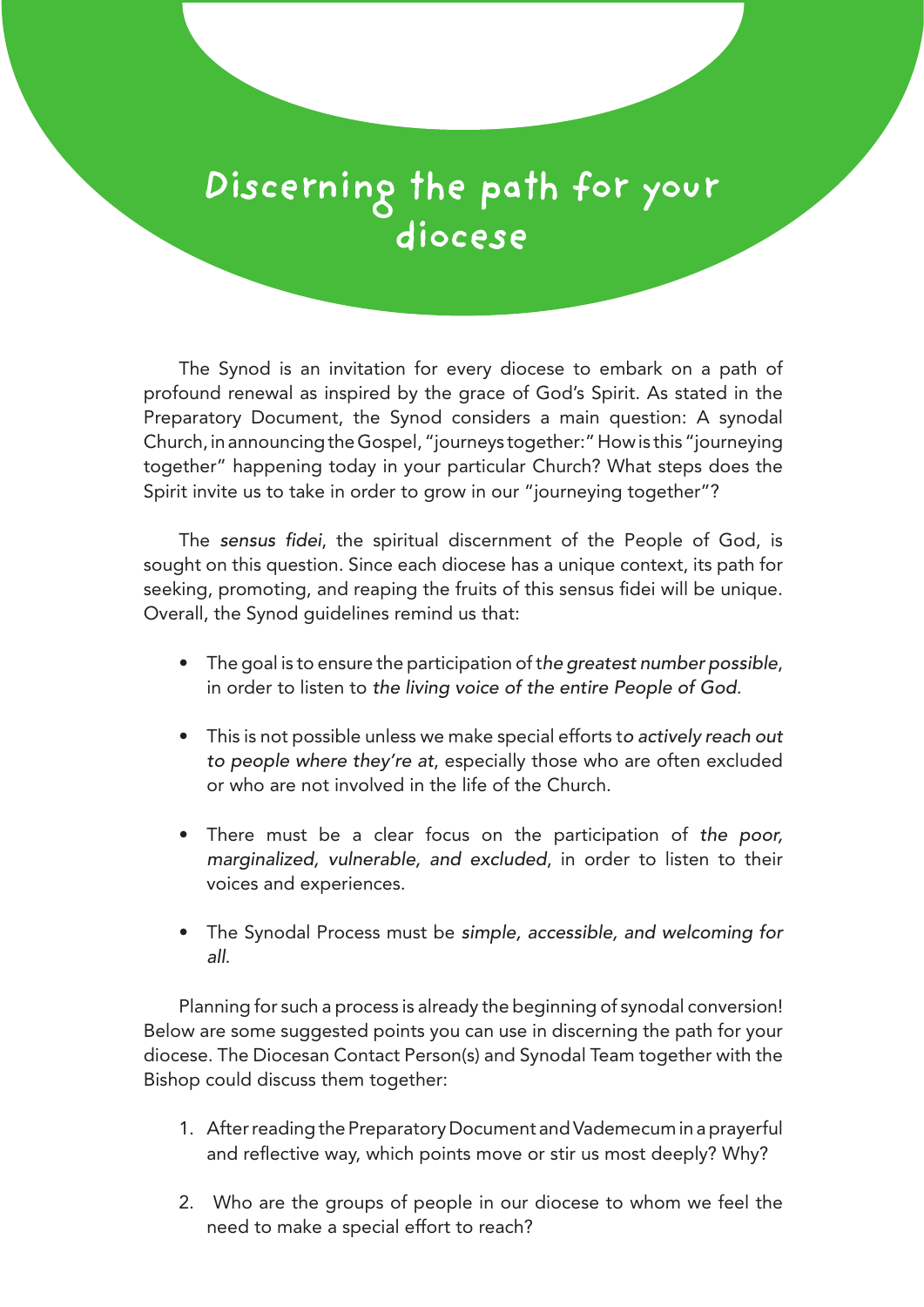- 3. What are some effective ways to reach them? Who can we partner with?
- 4. What is the level of experience in synodality or the readiness and skills of people? What are the relevant processes in the recent past, if any?
- 5. What existing structures are available in our diocese to facilitate participation? What improvements might be needed in these structures to make them more effective for synodality?
- 6. What might be some new or creative structures and processes that we can try?
- 7. What are the significant factors in our local context that will affect our Synodal Process? (e.g. Severe pandemic situation, political conflict, natural disaster, recent local synodal processes, etc.)
- 8. Which aspects of the Synod question should we focus on, if any? Why? What might be some aspects of synodal conversion which the Holy Spirit is inviting the diocese to undergo?

Some dioceses are already engaged in synodal processes either at the local, national, or continental level. The Synod 2021-2023 is not meant to supplant but to complement these existing celebrations and synodal processes. After all, it is the same Spirit of God leading and transforming the Church, whether at the local, regional, or global level. The Diocesan Phase of the Synodal Process 2021-2023 is thus an opportunity to listen more deeply to the voice of the Spirit, enhance participation and outreach, improve the quality of dialogue, discern about further issues, strengthen conversion in attitudes and skills, and animate people's sense of connection between the local, regional, and global church. The following are some reflection questions that can aid discernment of the process for dioceses that have been undergoing pastoral planning, diocesan synods, or other similar consultation processes:

• What was the extent of participation?